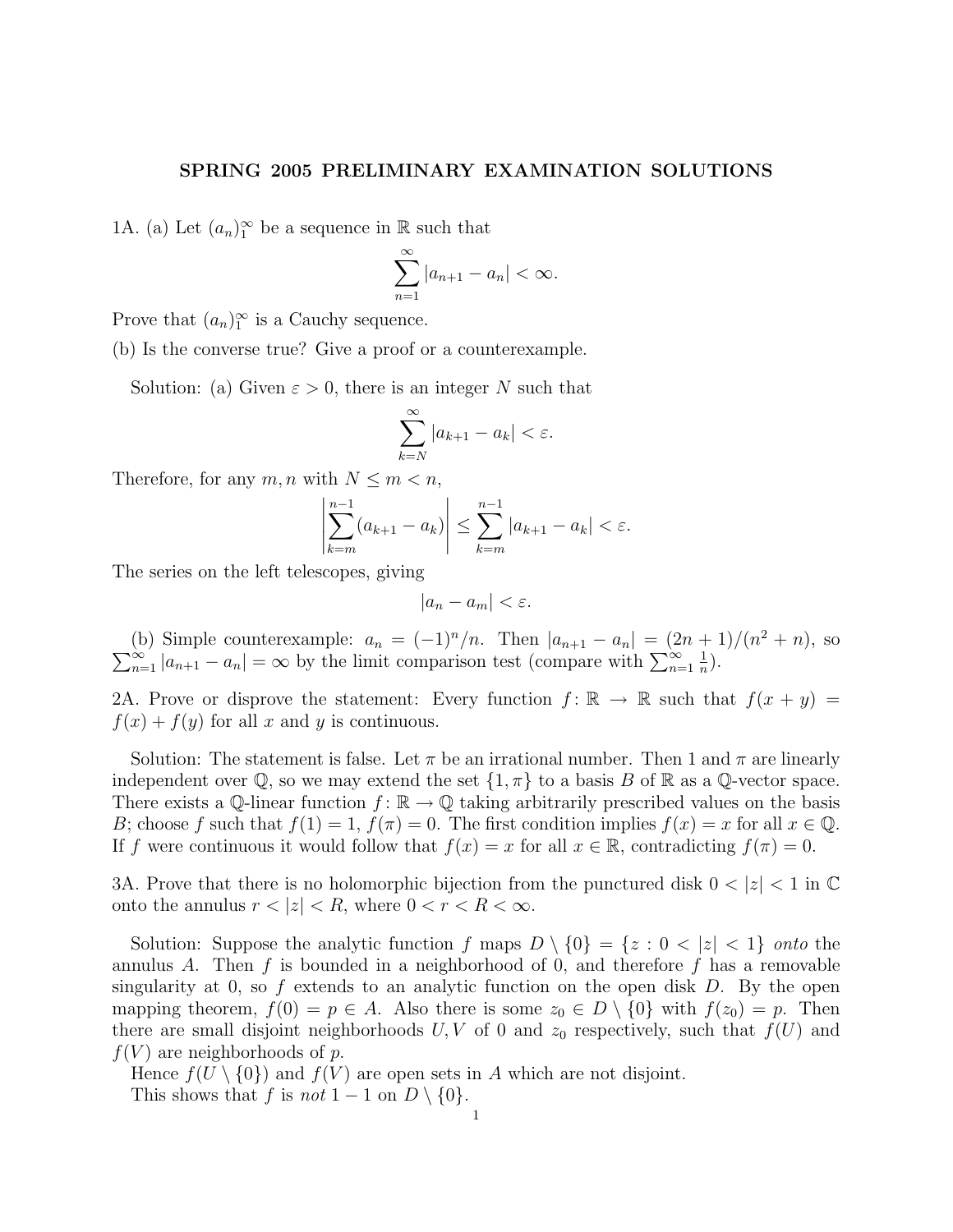4A. Suppose A and B are commuting  $n \times n$  matrices over R. Suppose A and B are each diagonalizable over  $\mathbb R$ . Show that AB is diagonalizable over  $\mathbb R$ .

Solution: Let  $V_1, \ldots, V_r$  be the eigenspaces in  $K^n$  corresponding to the distinct eigenvalues of  $A$  in  $K$ . Because  $A$  is diagonalizable,

$$
K^n = \bigoplus_i V_i.
$$

Because A and B commute,  $BV_i \subseteq V_i$ . Because B is diagonalizable over R, its minimal polynomial is a product of linear factors over  $\mathbb{R}$ , and the minimal polynomial of  $B|_{V_i}$  divides this, so  $B|_{V_i}$  is diagonalizable as well. Thus

$$
V_i = \bigoplus_j W_{ij},
$$

where the  $W_{ij}$  are the eigenspaces of B in  $V_i$  corresponding to distinct eigenvalues. Since  $W_{ij}$  is an eigenspace for AB and

$$
\bigoplus_{ij} W_{ij} = K^n,
$$

AB must be diagonalizable.

5A. Let I be an open interval and let  $f: I \to \mathbb{R}$  have continuous k-th derivatives everywhere on I for all  $k \leq n-1$ . Let  $a \in I$  be such that  $f^{(k)}(a) = 0$  for  $1 \leq k \leq n-1$ , and assume that  $f^{(n)}(a)$  is defined and  $f^{(n)}(a) > 0$ . Prove that if n is even, then f has a local minimum at  $a$ , and if  $n$  is odd, then  $f$  has no local extremum at  $a$ .

Solution: By the definition of derivative and the assumption that  $f^{(n-1)}(a) = 0$ ,

$$
\lim_{x \to a} \frac{f^{(n-1)}(x)}{x - a} = f^{(n)}(a) > 0.
$$

Hence there exists  $\epsilon$  such that  $f^{(n-1)}(x)/(x-a) > 0$  for all  $x \in (a - \epsilon, a + \epsilon) - \{a\}$ . By Taylor's theorem with remainder, we have

$$
f(x) = f(a) + f(n-1)(c)(x - a)n-1/(n - 1)!
$$

for some  $c \in [a, x]$  if  $x \ge a$ , or  $c \in [x, a]$  if  $x \le a$ . For  $x \in (a - \epsilon, a)$  we have  $f^{(n-1)}(c) \le 0$ , so  $f(x) \ge f(a)$  if n is even,  $f(x) \le f(a)$  if n is odd. For  $x \in (a, a + \epsilon)$ , we have  $f^{(n-1)}(c) \ge 0$ , so  $f(x) \ge f(a)$  for all n. This implies that f has a local minimum at a if n is even. If n is odd, it implies that either f has no local extremum, or f is constant on  $(a - \epsilon, a + \epsilon)$ . But the latter possibility contradicts the assumption that  $f^{(n)}(a) > 0$ .

6A. For every positive integer n, define  $[n]_q = q^{n-1} + q^{n-2} + \cdots + q + 1$ . Prove that  $[1]_q[2]_q \cdots [r]_q$ divides  $[k+1]_q[k+2]_q \cdots [k+r]_q$  in the polynomial ring  $\mathbb{Z}[q]$ , for all positive integers k and  $r.$ 

Solution: Both polynomials are monic, so we need only show that every complex root  $\omega$ of  $[1]_q[2]_q \cdots [r]_q$  is also a root of  $[1]_q[2]_q \cdots [r]_q$ , with equal or greater multiplicity.

The roots of  $[n]_q = (q^n - 1)/(q - 1)$  are the *n*-th roots of unity, excluding 1, and they are distinct. In particular, every root  $\omega$  of  $[1]_q[2]_q \cdots [r]_q$  is a root of unity. Let d be the order of  $\omega$  in the multiplicative group  $\mathbb{C}^*$ , that is,  $\omega$  is a primitive d-th root of unity. Then  $\omega$  is a root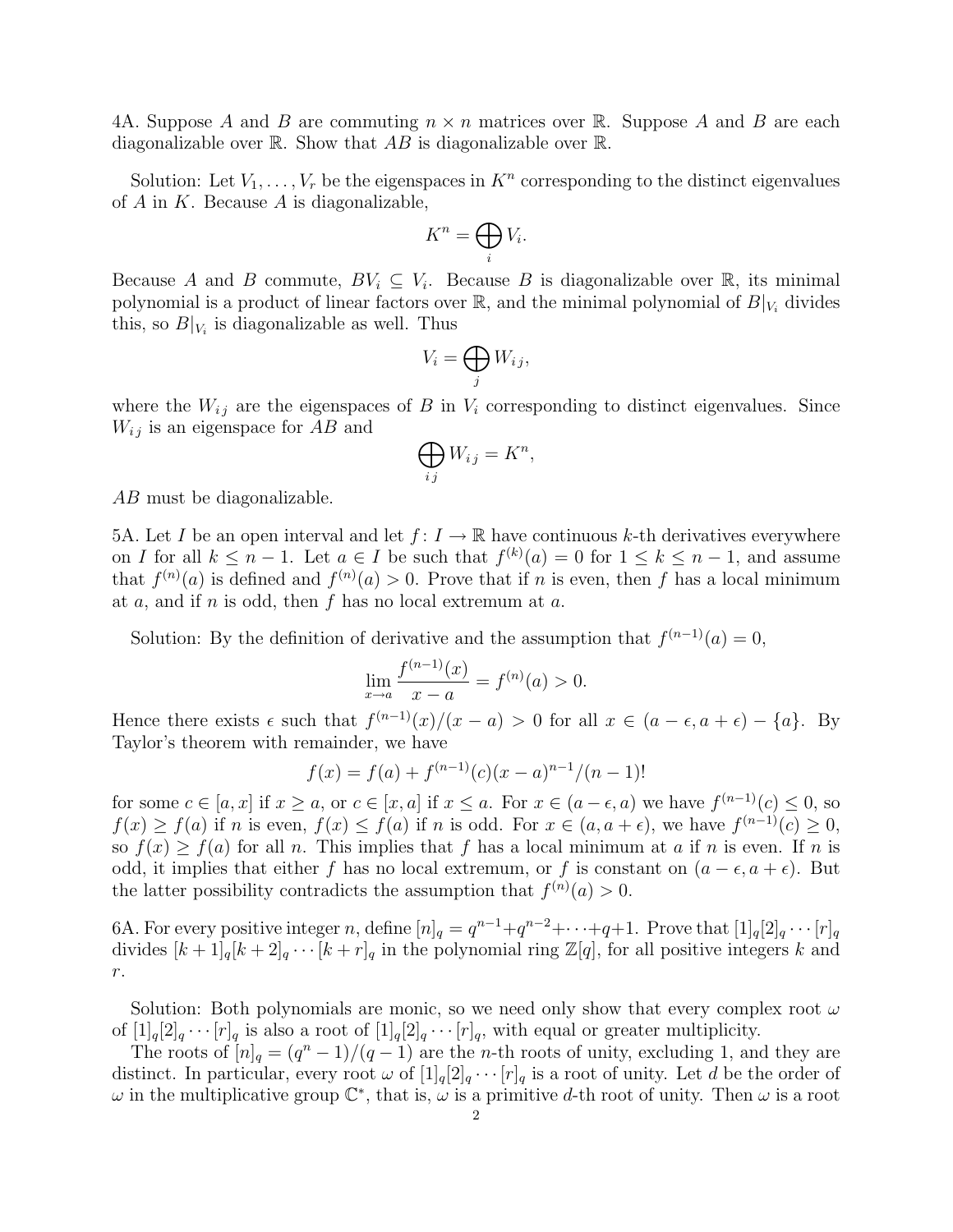of  $[n]_q$  if and only if  $d \mid n$ . It follows that  $\omega$  has multiplicity  $\lfloor r/d \rfloor$  as a root of  $[1]_q[2]_q \cdots [r]_q$ , and multiplicity  $\lfloor (k + r)/d \rfloor - \lfloor k/d \rfloor$  as a root of  $\lfloor k + 1 \rfloor_q [k + 2]_q \cdots [k + r]_q$ . To complete the proof, we need the following inequality.

*Lemma.*  $|(k + r)/d| \geq |k/d| + |r/d|$  for all k, r, d.

*Proof.* Set  $a = \lfloor k/d \rfloor$ ,  $b = \lfloor r/d \rfloor$ . Then  $k \ge ad$ ,  $r \ge bd$ , hence  $k + r \ge (a + b)d$  and  $|(k + r)/d| \ge |(a + b)d/d| = a + b$ , since the floor function is monotone.

(An alternative proof is to show by induction that the Gauss binomial coefficient

$$
\begin{bmatrix} k+r \\ r \end{bmatrix}_q := \frac{[k+1]_q [k+2]_q \cdots [k+r]_q}{[1]_q [2]_q \cdots [r]_q}
$$

is a polynomial, by using a  $q$ -analog of the Pascal's triangle recurrence.)

7A. Let U be a connected open subset of  $\mathbb{C}$ , and let  $f(z)$  be a meromorphic function on U having at least one pole. For each  $c \in U$  that is not a pole of f, let  $R(c)$  be the radius of convergence of the Taylor series of f centered at c. Prove that  $R(c)$  extends to a continuous function defined on all of U.

Solution: Let P be the set of poles of f in U. Each pole is isolated, so P is closed in U, and  $U-P$  is open (both in U and in  $\mathbb{C}$ ). For  $c \in \mathbb{C}$  and  $r > 0$ , let  $D(c,r) := \{z \in \mathbb{C} : |z-c| < r\}.$ 

Fix  $c \in U - P$ . Choose  $\epsilon > 0$  such that  $D(c, \epsilon) \subseteq U - P$ . Then  $\epsilon \leq R(c)$ , and the function  $g_c$  on  $D(c, R(c))$  defined by the Taylor series at c agrees with f on  $D(c, \epsilon)$ . Note that  $R(c) < \infty$ , since otherwise by connectedness f would equal the restriction to U of an entire function  $g_c$ , contradicting the fact that f has a pole. If  $c' \in D(c, \epsilon/2)$ , then  $\{c, c'\} \subseteq D(c', \epsilon/2) \subseteq D(c, \epsilon)$ , so the restrictions of  $g_c$  and the analogous function  $g_{c'}$  to  $D(c', \epsilon/2)$  each agree with the restriction of f. Thus  $g_c, g_{c'}$ , f have the same Taylor series centered at c, and they have the same Taylor series centered at  $c'$ . The restriction of  $g_c$ to  $D(c', R(c) - |c - c'|) \subseteq D(c, R(c))$  is holomorphic, so  $R(c') \ge R(c) - |c - c'|$ . Similarly  $R(c) \ge R(c') - |c - c'|$ , so  $|R(c) - R(c')| \le |c - c'|$ . Thus R is continuous at c.

Suppose  $p \in P$ . We may choose  $\epsilon > 0$  such that  $D(p, \epsilon) - \{p\} \subseteq U - P$ . For  $c \in$  $D(p, \epsilon/2) - \{p\}$ , the restriction of  $g_c$  to  $D(c, |c-p|)$  agrees with f, and  $g_c(z) \to \infty$  as  $z \to p$ within  $D(c, |c-p|)$ , so  $R(c) = |c-p|$ . Thus defining  $R(p) = 0$  at each  $p \in P$  gives an extension of  $R$  to a continuous function on  $U$ .

Remark: It is not true that  $R(c)$  equals the distance from c to the complement of  $U -$ {poles of f} in  $\mathbb C$ , even if f does not extend to a larger open subset of  $\mathbb C$ . For example, if f {poies of *f* } in  $\cup$ , even if *f* does not extend to a larger open subset of  $\cup$ .<br>is the standard branch of  $\frac{\log z}{z-100}$  on  $\mathbb{C} - \mathbb{R}_{\leq 0}$ , then  $R(-1+i) = \sqrt{2}$ , not 1.

The correct statement is that if  $c \in U$  is not a pole, then  $R(c)$  equals the radius of the largest open disk on which there is some holomorphic function that agrees with  $f$  on some open neighborhood of c.

8A. Let C and D be two  $n \times n$  positive definite Hermitian matrices over C and let  $A = CD$ . Prove that all eigenvalues of A are positive real numbers.

Solution: Let  $Ax = \lambda x$ ,  $x \neq 0$ . Then  $CDx = \lambda x$ . Since D is positive definite, it is invertible, so  $Dx \neq 0$ . Let  $B<sup>H</sup>$  denote the conjugate transpose of a matrix (or column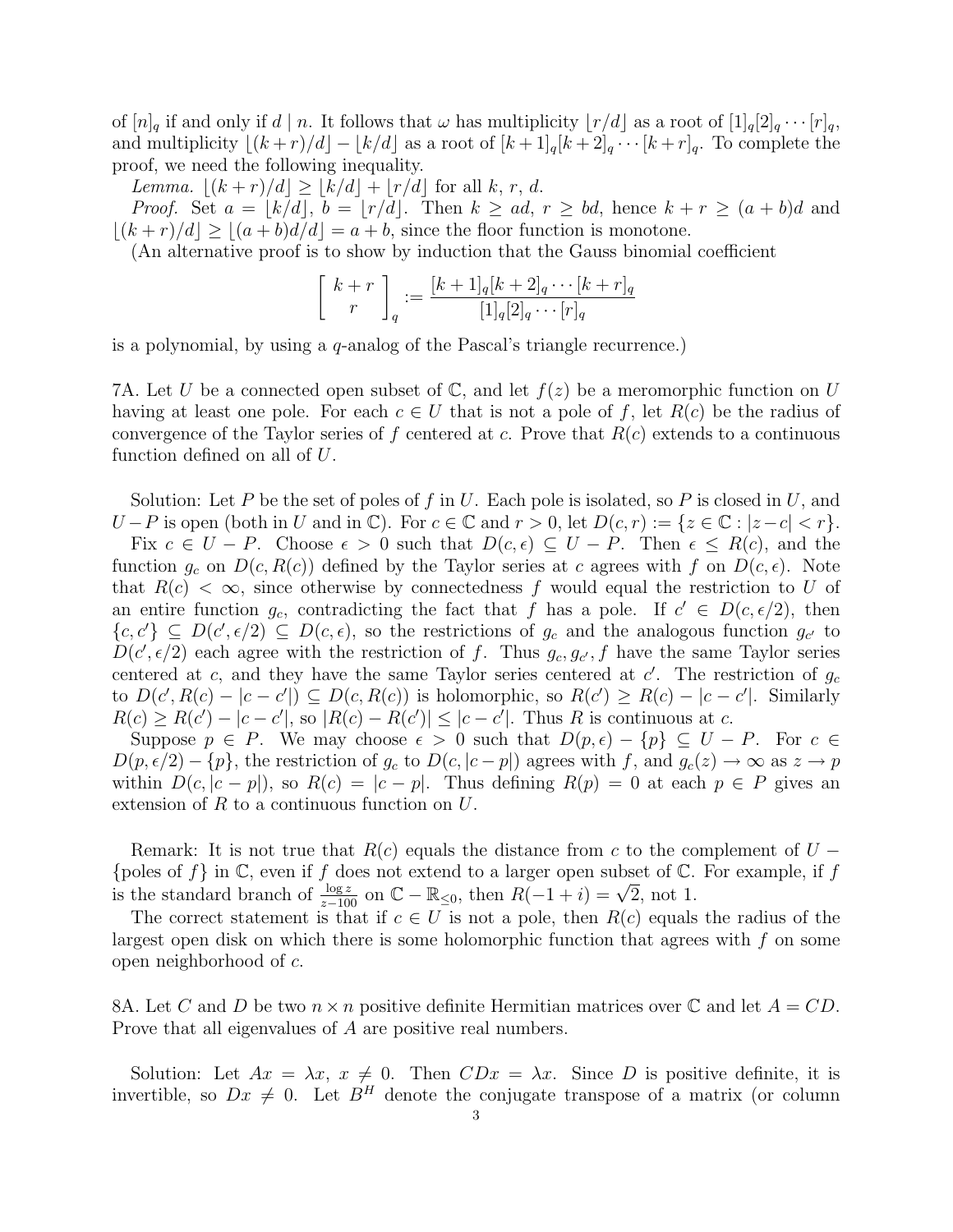vector)  $B$ . Since  $C$  is positive definite,

$$
0 < \langle Dx, C(Dx) \rangle = (Dx)^H C(Dx) = (Dx)^H \lambda x = \lambda x^H D^H x = \lambda x^H Dx,
$$

since D is Hermitian. But  $x^H D x > 0$  since D is positive definite. Dividing, we get  $\lambda > 0$ .

9A. Let  $f: \mathbb{R}^2 \to \mathbb{R}$  be an infinitely differentiable function that is zero outside some bounded subset of  $\mathbb{R}^2$ . Prove that

$$
\lim_{\epsilon \to 0} \iint_{x^2 + y^2 \ge \epsilon^2} \frac{f(x, y)}{(x + iy)^3} dx dy
$$

exists.

Solution: The answer is positive. We must prove that

$$
\lim_{\delta,\epsilon \to 0} \iint_{\delta^2 < x^2 + y^2 < \epsilon^2} \frac{f(x,y)}{(x+iy)^3} \, dx \, dy = 0
$$

We write

$$
f(x, y) = a + bx + cy + O(x^{2} + y^{2})
$$

and consider each of the three terms. For the last one we note that

$$
\frac{x^2 + y^2}{|x + iy|^3} = (x^2 + y^2)^{-\frac{1}{2}}
$$

which is integrable at zero. For the constant we compute

$$
\iint_{\delta^2 < x^2 + y^2 < \epsilon^2} \frac{1}{(x+iy)^3} \, dx \, dy = \int_0^{2\pi} \int_{\delta < r < \epsilon} r^{-2} e^{-3i\theta} \, dr \, d\theta = 0
$$

For  $f(x, y) = y$  we have

$$
\iint_{\delta^2 < x^2 + y^2 < \epsilon^2} \frac{y}{(x+iy)^3} dx dy = \int_0^{2\pi} \int_{\delta < r < \epsilon} r^{-1} \cos \theta \ e^{-3i\theta} dr d\theta
$$
\n
$$
= \frac{1}{2} (\ln \epsilon - \ln \delta) \int_0^{2\pi} e^{-2i\theta} + e^{-4i\theta} d\theta
$$
\n
$$
= 0
$$

The case  $f(x, y) = x$  is similar by symmetry. This concludes the proof.

1B. Let G be a finite group. Suppose  $ab = ba$  holds whenever  $a, b \in G$  have prime power order. Prove that G is abelian.

Solution: Let  $x, y \in G$ . By the Chinese Remainder Theorem, the finite cyclic group generated by x is a product of cyclic groups of prime power order, so we can write  $x = x_1x_2 \cdots x_m$ where each  $x_i$  has prime power order. Write  $y = y_1y_2 \cdots y_n$  similarly. By assumption  $x_1$ commutes with each  $y_j$ , so  $x_1$  commutes with their product y. Similarly  $x_i$  commutes with y for each i, so their product x commutes with y.

2B. Prove that, for any  $\varepsilon > 0$ , the function  $f(z) = \sin z + \frac{1}{z+1}$  $\frac{1}{z+i}$  has infinitely many zeros in the strip  $|\text{Im } z| < \varepsilon$ .

Solution: We use Rouché's theorem. Without loss of generality, assume  $\varepsilon < \pi$ . Let  $\delta$  be the minimum value of  $|\sin z|$  on the compact set  $|z| = \varepsilon$ . Since the zeros of sin z in  $\mathbb C$  are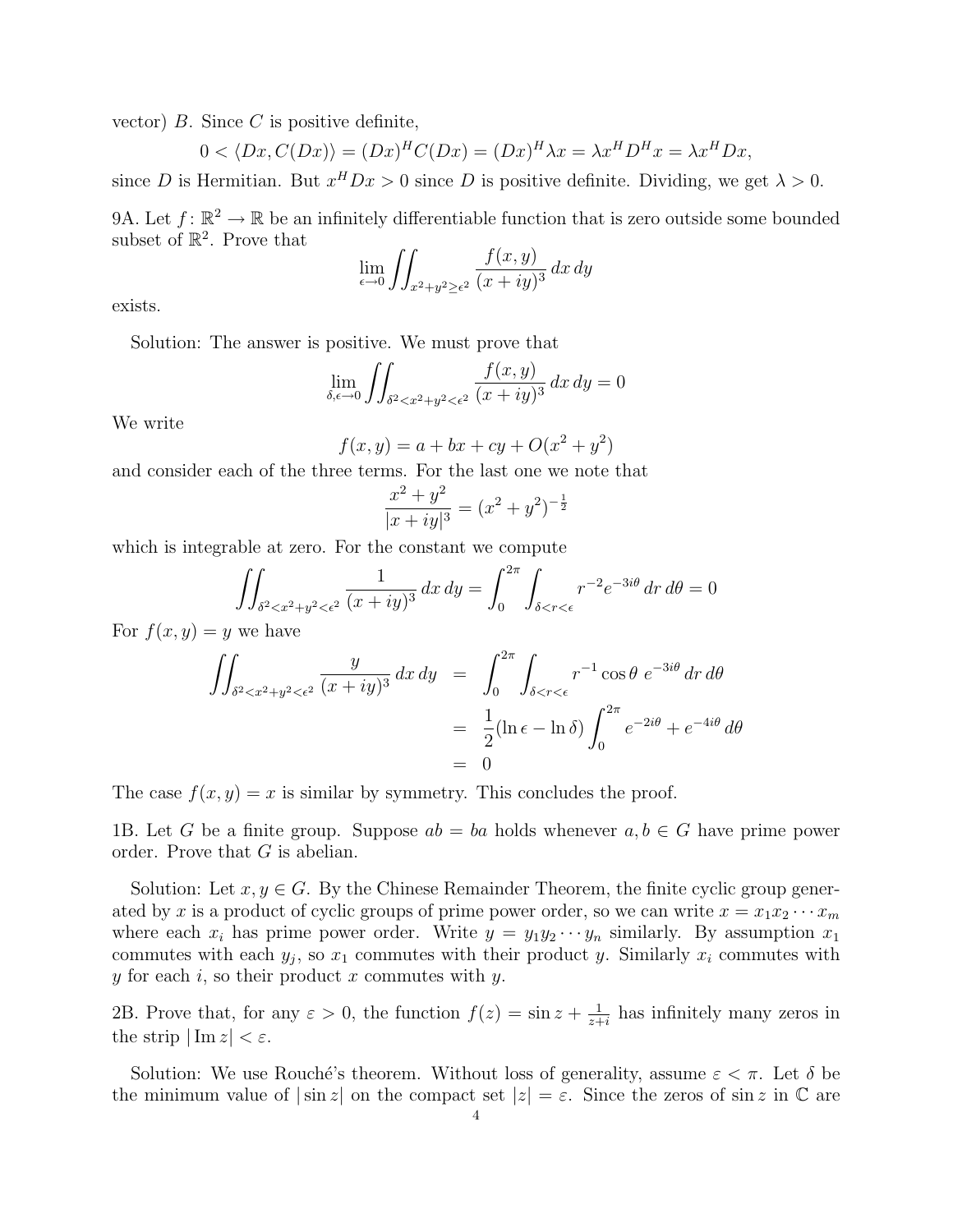the integer multiples of  $\pi$ , we have  $\delta > 0$ . By periodicity, we have  $|\sin z| \geq \delta$  also on the circle  $C_n$  defined by  $|z - 2\pi n| = \varepsilon$  for any  $n \in \mathbb{Z}$ . On the other hand, if n is sufficiently large, then  $\frac{1}{\tau}$  $\frac{1}{z+i}| < \delta$  on  $C_n$ . For such n, Rouché's theorem implies that  $f(z)$  has the same number of zeros as sin z inside  $C_n$ , namely 1. Letting n vary, we find infinitely many zeros of  $f(z)$ inside the strip.

3B. Let  $M_n(F)$  be the ring of  $n \times n$  matrices over a field F. Prove that for every  $A \in M_n(F)$ there exists  $X \in M_n(F)$  such that  $AXA = A$ .

Solution: Let  $\phi: F^n \to F^n$  be the linear transformation defined by A. Let  $W = \text{ker }\phi$ , and let  $V \subseteq F^n$  be a complementary subspace, such that  $F^n = W \oplus V$ . Let  $U = \text{im } \phi$ . Note that dim  $U = \dim V = \text{rank}A$ . The restriction  $\overline{\phi}$  of  $\phi$  to V is injective, hence  $\overline{\phi}: V \to U$  is an isomorphism. Let  $\overline{\psi}: U \to V$  be its inverse, and let  $\psi$  be any extension of  $\overline{\psi}$  from U to all of  $F<sup>n</sup>$ . Take X to be the matrix of  $\psi$ . Then for every vector v in the column space U of A, we have  $AXv = \phi\psi v = v$ , which implies  $AXA = A$ .

4B. Let D be a subset of R, and let  $f: D \to \mathbb{R}$  be a function. The graph of f is the subset

$$
G := \{(x, y) : x \in D, y = f(x)\}\
$$

of  $\mathbb{R}^2$ . Prove that if G is compact, then f is continuous.

Solution: It suffices to prove that  $f^{-1}(C)$  is closed in D for every closed subset C of R. Let  $\pi_1, \pi_2$  be the coordinate projections  $\mathbb{R}^2 \to \mathbb{R}$ . Then  $\pi_2^{-1}(C)$  is closed in  $\mathbb{R}^2$ . Thus  $\pi_2^{-1}(C) \cap G$ is closed in G and hence compact. Now  $f^{-1}(C) = \pi_1(\pi_2^{-1}(C) \cap G)$  is the continuous image of a compact set, so it is compact. Thus  $f^{-1}(C)$  is closed in  $\mathbb{R}$ , hence closed in D.

5B. Let  $\mathbb{Q}(x)$  be the field of rational functions in one variable over  $\mathbb{Q}$ . Let  $i: \mathbb{Q}(x) \to \mathbb{Q}(x)$ be the unique field automorphism such that  $i(x) = x^{-1}$ . Prove that the fixed subfield  $\{r \in \mathbb{Q}(x) : i(r) = r\}$  is equal to  $\mathbb{Q}(x + x^{-1})$ .

Solution: Let F denote the fixed subfield, and set  $y = x + x^{-1}$ . Obviously  $\mathbb{Q}(y) \subseteq F \neq 0$  $\mathbb{Q}(x)$ . The equation  $x^2 - yx + 1 = 0$  shows that  $\mathbb{Q}(x)$  is an algebraic extension of  $\mathbb{Q}(y)$ , and  $[\mathbb{Q}(x) : \mathbb{Q}(y)] = 2$ . Since the intermediate field F is not equal to  $\mathbb{Q}(x)$ , we must have  $F = \mathbb{Q}(y).$ 

6B. Evaluate the integral  $\int^{\infty}$ 0  $x \sin x$  $\frac{x \sin x}{x^2 + a^2} dx$ , where  $a > 0$ .

Solution: Let I be the desired integral. Then

$$
I = \frac{1}{2} \int_{-\infty}^{\infty} \frac{x \sin x}{x^2 + a^2} dx
$$
  
= 
$$
\frac{1}{2} \lim_{R \to \infty} \int_{-R}^{R} \frac{x \sin x}{x^2 + a^2} dx
$$
  
= 
$$
\frac{1}{2} \lim_{R \to \infty} \text{Im} \int_{-R}^{R} \frac{xe^{ix}}{x^2 + a^2} dx.
$$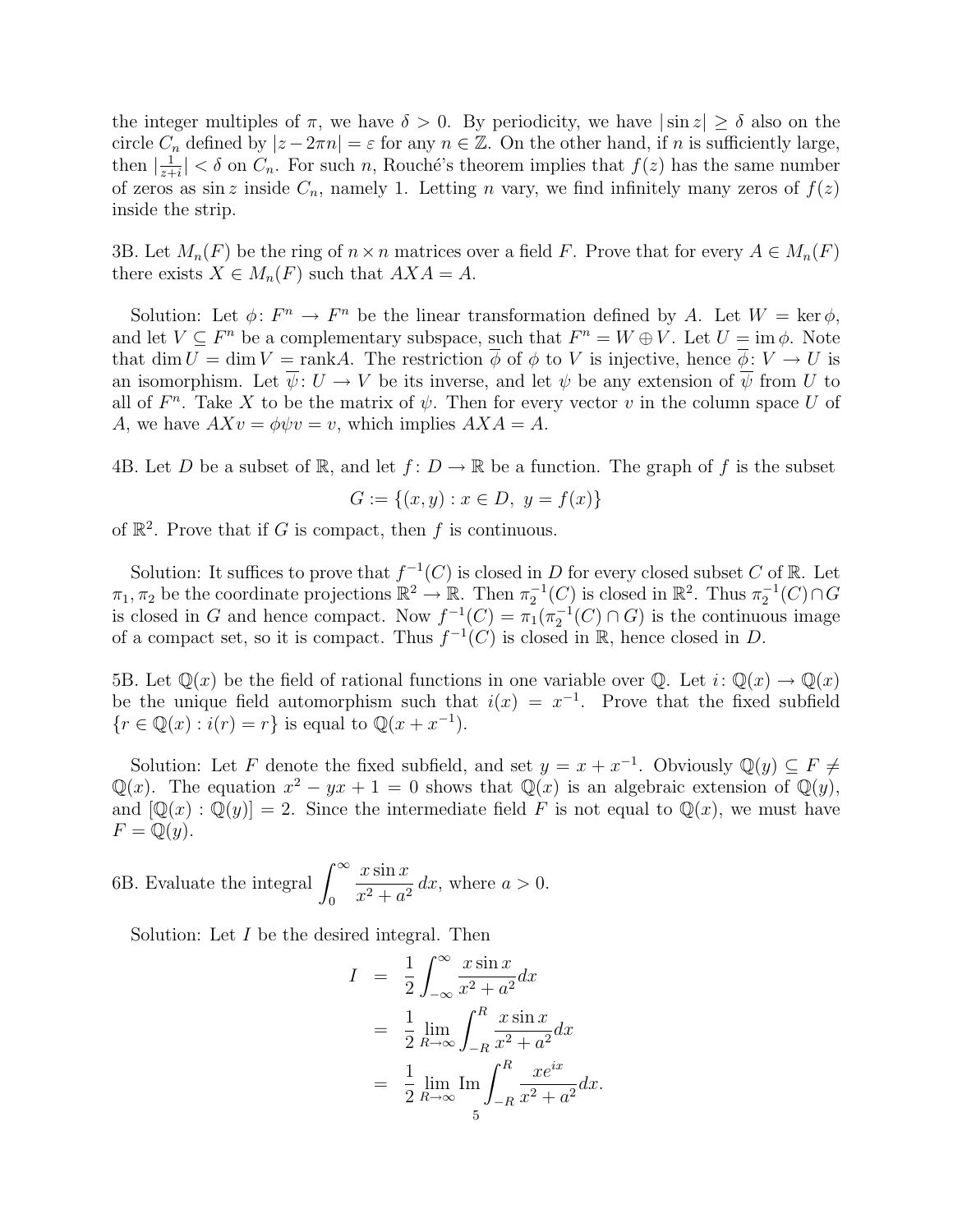Integrate  $\frac{ze^{iz}}{z^2+a^2}$  counterclockwise around the curve  $-R \le x \le R$ ,  $z = Re^{i\theta}$ ,  $0 \le \theta \le \pi$ , where  $R > a$ .

The residue of the integrand at  $z = ia$  is

$$
\frac{iae^{-a}}{2ia} = \frac{e^{-a}}{2}.
$$

Moreover, by "Jordan's lemma", the integral over the semicircular part of the curve tends to 0 as  $R \to \infty$ .

Therefore  $I=\frac{1}{2}$  $\frac{1}{2} \cdot \text{Im}(2\pi i e^{-a}/2) = \frac{\pi e^{-a}}{2}.$ 

7B. Let  $\mathbb{F}_p$  be the field of p elements. Let  $SL_2(\mathbb{F}_p)$  be the group of  $2 \times 2$  matrices over  $\mathbb{F}_p$  of determinant 1. Let G be a normal subgroup of  $SL_2(\mathbb{F}_p)$ . Suppose G contains a non-identity element  $\gamma$  that fixes a nonzero vector v. Show that any  $\gamma' \in SL_2(\mathbb{F}_p)$  that fixes a nonzero vector  $v'$  belongs to  $G$ .

Solution: For each vector u, let  $S_u$  be the set of elements of  $SL_2(\mathbb{F}_p)$  that fix u. First, we can complete  $\{v\}$  to a basis  $\{v, w\}$ . With respect to this basis, the matrix of  $\gamma$  is uppertriangular and hence is

 $\begin{pmatrix} 1 & x \\ 0 & 1 \end{pmatrix}$ for some  $x \neq 0$ . Then  $S_v$  (where now  $v =$  $\sqrt{1}$ 0  $\setminus$ ) consists of the powers  $\gamma^k = \begin{pmatrix} 1 & kx \\ 0 & 1 \end{pmatrix}$ , so  $S_v \subseteq G$ .

Now suppose  $v' := \begin{pmatrix} a \\ a \end{pmatrix}$ c  $\Big\} \in \mathbb{F}_p^2 \setminus 0$ . Then we can find  $b, d \in \mathbb{F}_p$  so that  $ad - bc = 1$  (take  $d = 0$  and  $c = -1/b$  or  $c = 0$  and  $d = 1/a$ . Thus

$$
\rho := \begin{pmatrix} a & b \\ c & d \end{pmatrix} \in SL_2(\mathbb{F}_p)
$$

satisfies  $\rho v = v'$ . Now  $S_{v'} = \rho S_v \rho^{-1} \subseteq \rho G \rho^{-1} = G$ , which is what we needed to show.

Remark: Many students confused  $SL_2(\mathbb{F}_p)$ -conjugacy with similarity, which is  $GL_2(\mathbb{F}_p)$ conjugacy.

8B. Let  $f: \mathbb{R} \to \mathbb{R}$  be differentiable on  $\mathbb{R}$ . Suppose that  $f(0) = 0$ , and that  $|f'(x)| \leq |f(x)|$ for all  $x \in \mathbb{R}$ . Prove that  $f(x) = 0$  for all  $x \in \mathbb{R}$ .

Solution: Let us show that  $f(x) = 0$  for all  $x \in [0,1]$ . Let  $a = \max\{|f(x)| : x \in [0,1]\}$ . We have to show that  $a = 0$ . Suppose on the contrary  $a > 0$ . Let  $E = \{x \in [0, 1] : |f(x)| = a\}$ . Then E is closed and  $\alpha = \inf E \in E$ , i.e.,  $|f(\alpha)| = a > 0 \Rightarrow \alpha > 0$  since  $f(0) = 0$ . Thus  $0 < \alpha \leq 1$  and  $|f(c)| < a(*)$  for all  $0 \leq c < \alpha$ . We have  $a = |f(\alpha)| = |f(\alpha) - f(0)| = |f'(c)| \cdot \alpha$ (for some  $c \in (0, \alpha)$  by the Mean Value Theorem)  $\leq |f(c)| \cdot \alpha \leq |f(c)|$  (since  $0 < \alpha \leq 1$ ). This contradicts (\*). Thus  $f \equiv 0$  on [0, 1]. In particular,  $f(1) = 0$  and we can use the same argument to show  $f \equiv 0$  on [1, 2] and on every  $[n, n+1], n = \pm 1, \pm 2, \ldots$ .

Alternative solution: Suppose  $f(x)$  is not identically zero. Replacing  $f(x)$  by  $\pm f(\pm x)$  we may assume that there exists  $b > 0$  such that  $f(b) > 0$ . Let  $a = \sup\{x \in [0, b] : f(x) = 0\}$ .